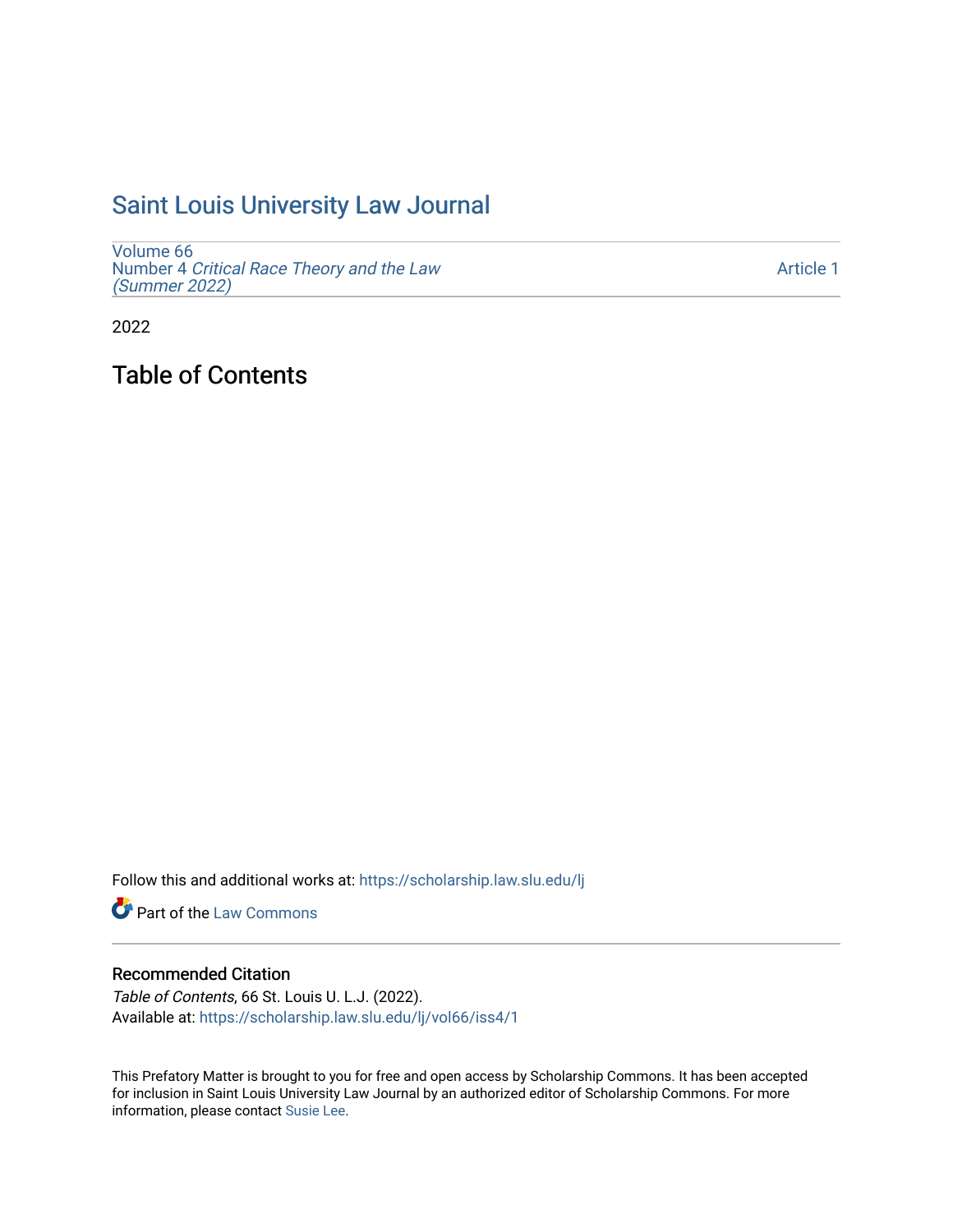## **SAINT LOUIS UNIVERSITY LAW JOURNAL**

**Vol. 66, No. 4 SUMMER 2022**

#### **TABLE OF CONTENTS**

#### **CHILDRESS LECTURE**

| THE CRT OF BLACK LIVES MATTER  Angela Onwuachi-Willig | 663 |
|-------------------------------------------------------|-----|
| <b>WHERE BLACK LIVES MATTER LESS:</b>                 |     |
| UNDERSTANDING THE IMPACT                              |     |
| OF BLACK VICTIMS ON                                   |     |
| <b>SENTENCING OUTCOMES IN</b>                         |     |
| <b>TEXAS CAPITAL MURDER</b>                           |     |
| CASES FROM 1973 TO 2018 Jelani Jefferson Exum         |     |
| David Niven                                           | 677 |
| THE ASSAULT ON CRITICAL RACE                          |     |
| THEORY AS PRETEXT FOR                                 |     |
| POPULIST BACKLASH ON                                  |     |
|                                                       | 707 |
| <b>CRITICAL RACE THEORY &amp; THE</b>                 |     |
|                                                       | 721 |
| <b>CRITICAL RACE THEORY AND THE</b>                   |     |
| LOW-WAGE WORKPLACE:                                   |     |
| THE STORY OF JANITORIAL                               |     |
| SERVICES IN CALIFORNIALeticia M. Saucedo              | 739 |
| PRESERVATION LETTERS AND FOURTH                       |     |
| <b>AMENDMENT SEIZURES: A</b>                          |     |
| RESPONSE TO PROFESSOR KERR <i>Michael L. Levy</i> 749 |     |